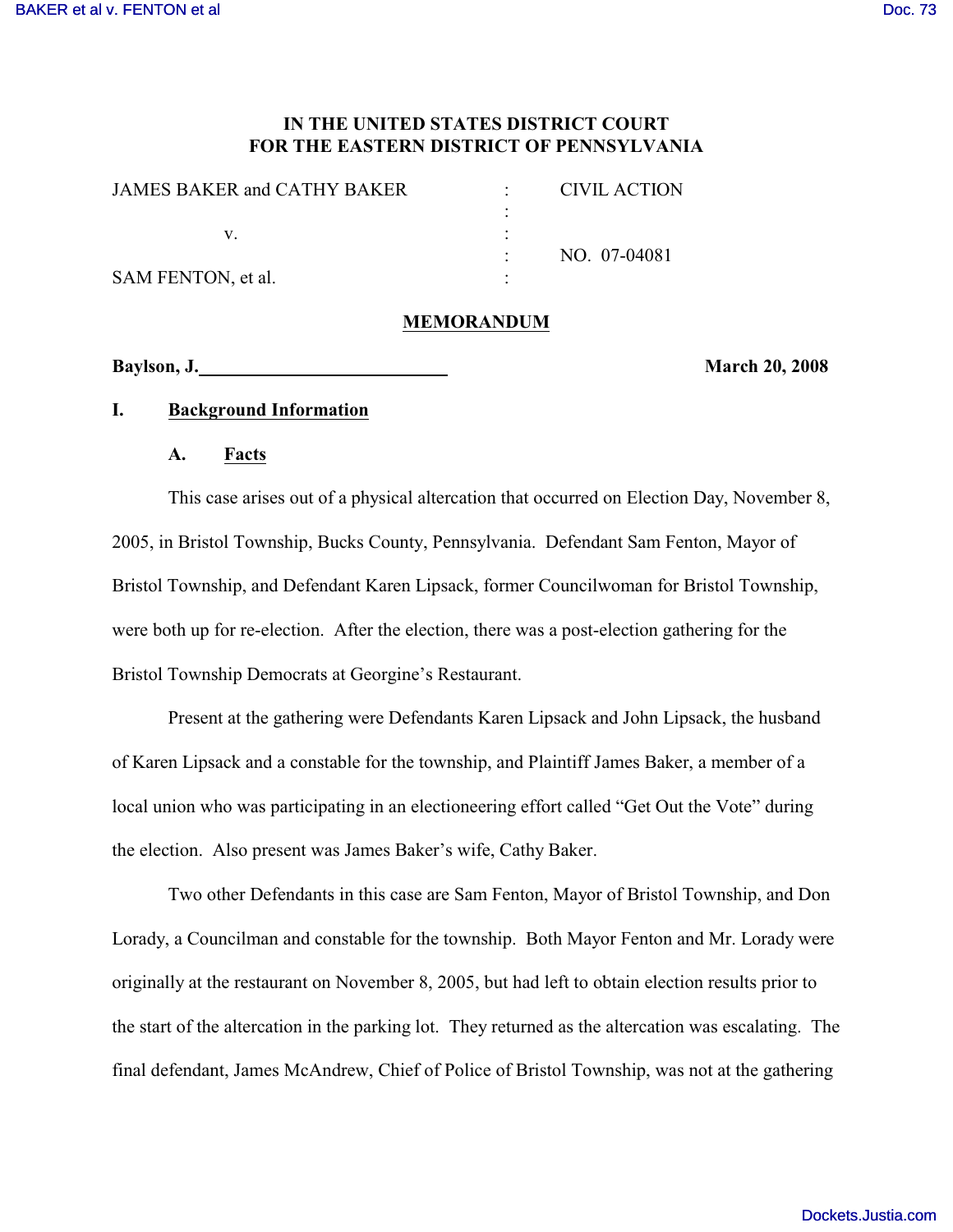and was not involved in the altercation that followed.

According to Plaintiff's deposition testimony, as Plaintiff was leaving Georgine's Restaurant, John Lipsack accused Baker of "cutting the ticket." James Baker later explained that the phrase referred to when "you cut a person off and you vote for someone else instead of going with the party ticket." (James Baker dep., p. 81). John Lipsack asserted that James Baker responded to his accusation with a verbal threat to run over John Lipsack with his car. Plaintiffs do not dispute that fact but allege that John Lipsack next began walking towards James Baker.

What started as a verbal exchange between John Lipsack and James Baker in the parking lot then escalated into a physical altercation. James Baker testified in his deposition that John Lipsack "shoved me and I swung at him . . . and he got me into a headlock and he was choking me." According to the testimony, Defendants Fenton and Lorady arrived at the scene upon returning from their trip to collect election results. Defendants Fenton and Lorady then became involved in the physical altercation, although there is conflicting testimony as to the nature and extent of their involvement.

The testimony of several witnesses also reflect that at some point during the altercation, one of the Defendants called for "cuffs." However, the testimony is conflicting as to whether that request was made by Defendant Lorady or by Defendant Fenton. At some point, police responded to the scene, but Plaintiffs had already driven home when the police arrived. Police Officer Caron later interviewed Plaintiff James Baker at the hospital, where he was being treated for injuries sustained during the brawl.

The next day, November 9, 2005, a disorderly citation was issued against Plaintiff by Police Officer Caron, who testified that she was instructed by Chief McAndrew to issue the

-2-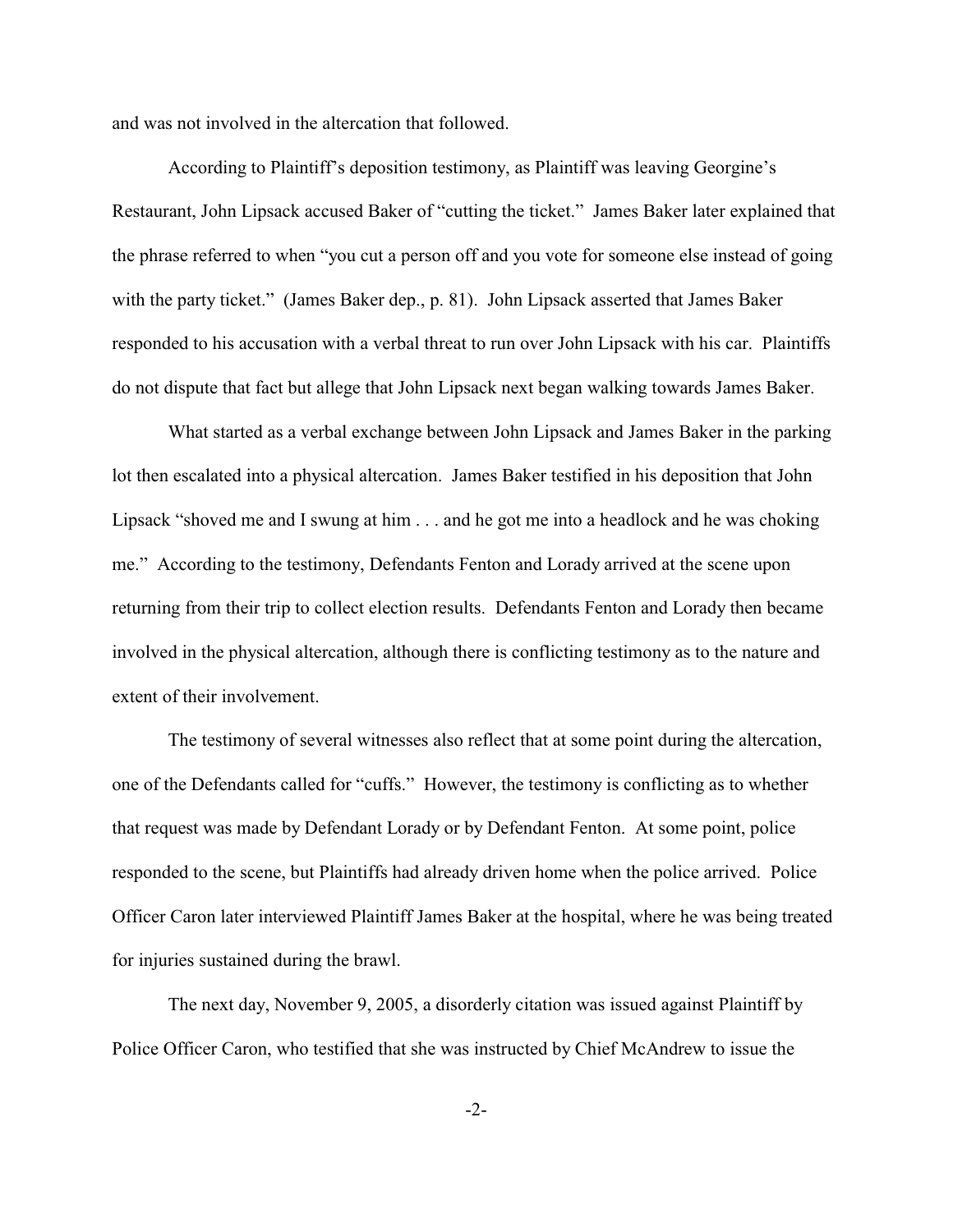disorderly conduct citation. There is no evidence in the record as to why Chief McAndrew ordered Officer Caron to lodge the disorderly conduct citation. At a hearing, Baker was convicted of disorderly conduct and was fined. He did not appeal.

Patrolman Caron testified that she was upset with the order from McAndrew to cite only Baker because she thought it was "unethical" not to cite the others as well. Caron initially refused to obey the order and issue the citation, but eventually did so when she was advised that she would be disciplined if she did not obey.

The Court is obliged to take the conflicting evidence in the light most favorable to the Plaintiffs for purposes of summary judgment.

#### **B. Procedural History**

Plaintiffs filed their complaint on September 8, 2007. (Doc. 1). In their Complaint, Plaintiffs alleged four Counts: (1) violation by all defendants of Plaintiffs  $4<sup>th</sup>$  and  $14<sup>th</sup>$ Amendment rights under § 1983; (2) common law assault and battery by Defendants John Lipsack, Fenton, and Lorady; (3) false arrest and malicious prosecution by Defendant McAndrew; and (4) conspiracy to violate Plaintiffs' constitutional rights by all Defendants. Plaintiffs agreed to drop Count III alleging false arrest and malicious prosecution. All Defendants moved to dismiss the Complaint under Rule 12(b)(6), but this Court denied those motions in a Memorandum and Order on March 5, 2008. (Doc. 18).

Plaintiffs basically allege two separate constitutional violations: one arising from the altercation outside of Georgine's Restaurant and the other arising from a conspiracy to issue a citation to Plaintiff James Baker but not to any of the other participants in the altercation. Plaintiffs further suggest that the Defendants can be held liable for the violations arising out of

-3-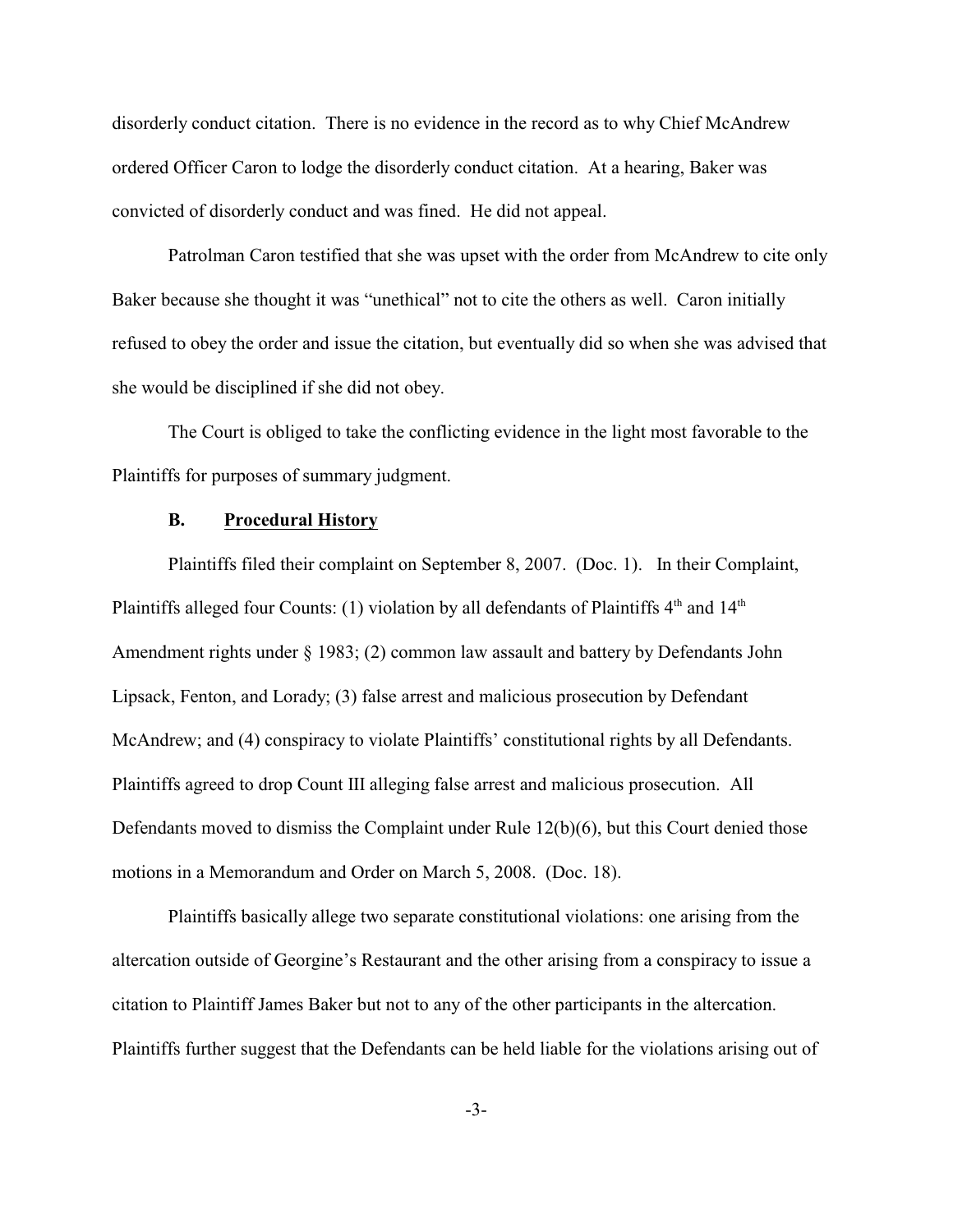the altercation both directly for their participation and under a conspiracy theory.

All Defendants have now moved for summary judgment, arguing that despite the completion of discovery, Plaintiffs have not produced enough facts to sustain their burden at trial on any of the claims. According to Defendants, they are therefore entitled to judgment as a matter of law. A District Court may grant summary judgment where a plaintiff has "provided no factual basis upon which a reasonable jury could find in their favor." Groman v. Township of Manalapan, 47 F.3d 628, 637 (3d Cir. 1995).

The Court held extensive oral argument on this case on March 13, 2009. Following oral argument, the Court first concluded that there was no evidence as to Defendant Karen Lipsack's involvement in either the altercation or in a conspiracy to not cite any of the other participants in the altercation. Thus the Court indicated that it would grant summary judgment in favor of Defendant Karen Lipsack.

The Court also advised counsel that there was no evidence to hold Chief McAndrew, or any of the other Defendants, liable for selectively prosecuting only the Plaintiff under a conspiracy theory. The Court found that there was no evidence that Chief McAndrew's lodging of the disorderly conduct citation against Plaintiff but not against the other participants was the result of any communication from any of the other individuals involved. Thus, there was no evidence that Chief McAndrew had any sort of agreement or understanding with the other Defendants to prove a conspiracy. Also, the Court found that Plaintiff had failed to show how Chief McAndrew's actions reflected any diminution of Plaintiff's civil rights and that Defendant McAndrew was otherwise entitled to qualified immunity. As a result, the Court indicated that it would grant summary judgment in favor of all Defendants on the claim of conspiracy to

-4-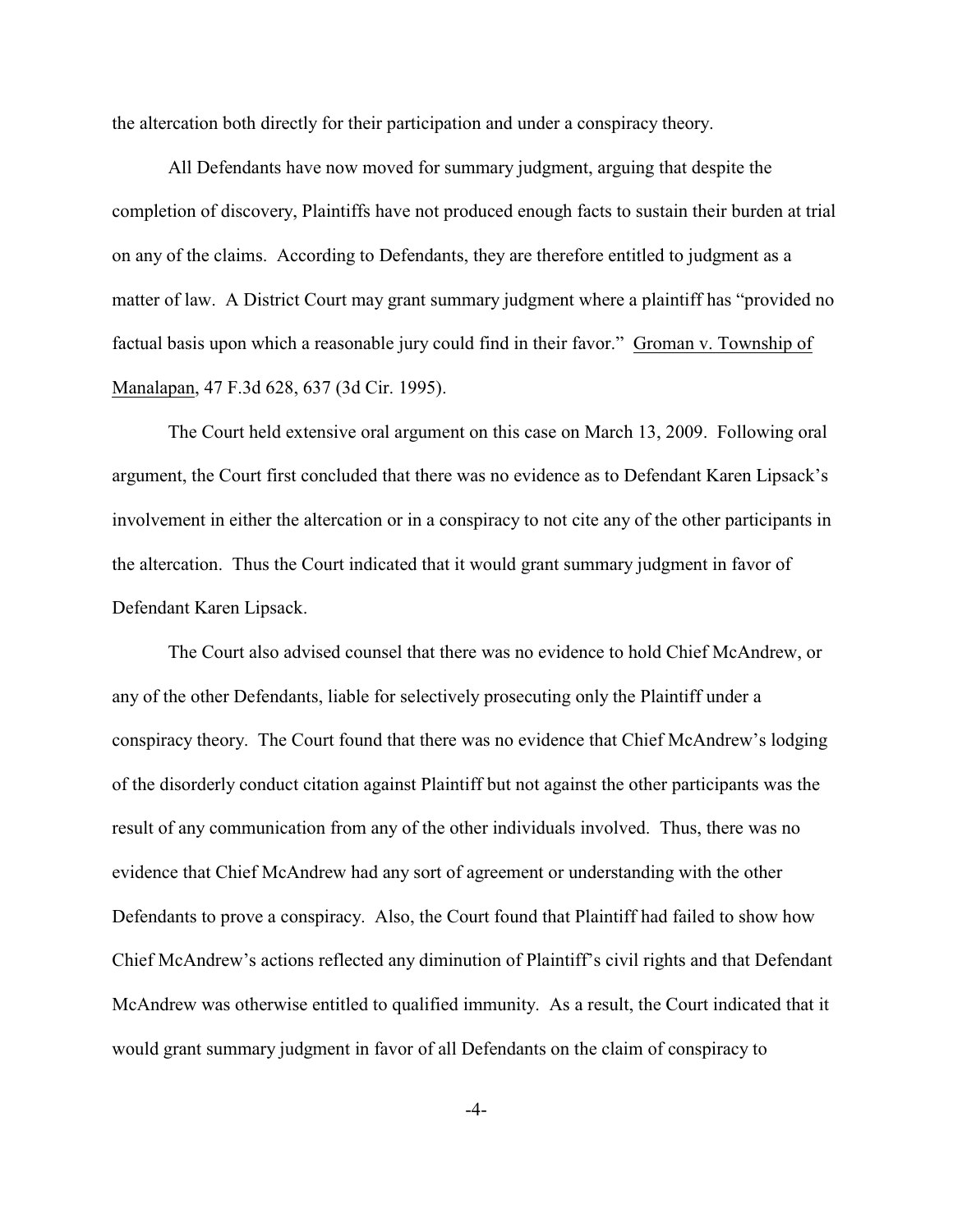selectively prosecute only Plaintiff James Baker.

Turning to the Plaintiffs' remaining federal claim regarding the physical altercation, at the conclusion of oral argument, the Court outlined two possible theories of liability as to Defendants John Lipsack, Fenton, and Lorady.

Initially, the Court noted that conceptually, Plaintiff had a viable civil rights claim because, from Plaintiff's testimony, he was attacked because he exercised his First Amendment rights in Election Day activities. A free society cannot survive if election participants, because of party affiliation or otherwise, urge people to vote one way or another, but suffer physical violence because of their Election Day activities. Similarly, the Court indicated that Plaintiff may have a viable claim for excessive force given the alleged circumstances of the altercation.

The Court requested briefing on the following two theories:

## **1. Theory Number One: Defendant John Lipsack**

Assuming that there is any evidence that John Lipsack was acting under color of state law, as a constable, his attack on Plaintiff was unwarranted and arguably in retaliation for Plaintiff's electioneering activities. The issue is whether there is sufficient evidence that John Lipsack was acting under color of state law.

### **2. Theory Number Two: Defendants Fenton and Lorady**

The second theory concerns whether Defendants Lorady and Fenton could be liable. As the Court found after the argument, there was evidence that when these Defendants come upon the scene, John Lipsack and Plaintiff were already involved in the altercation, and Fenton and Lorady had no idea as to the origin of the altercation. Whether they could be liable for the excessive force based on their alleged assistance to John Lipsack, as reflected in the deposition

-5-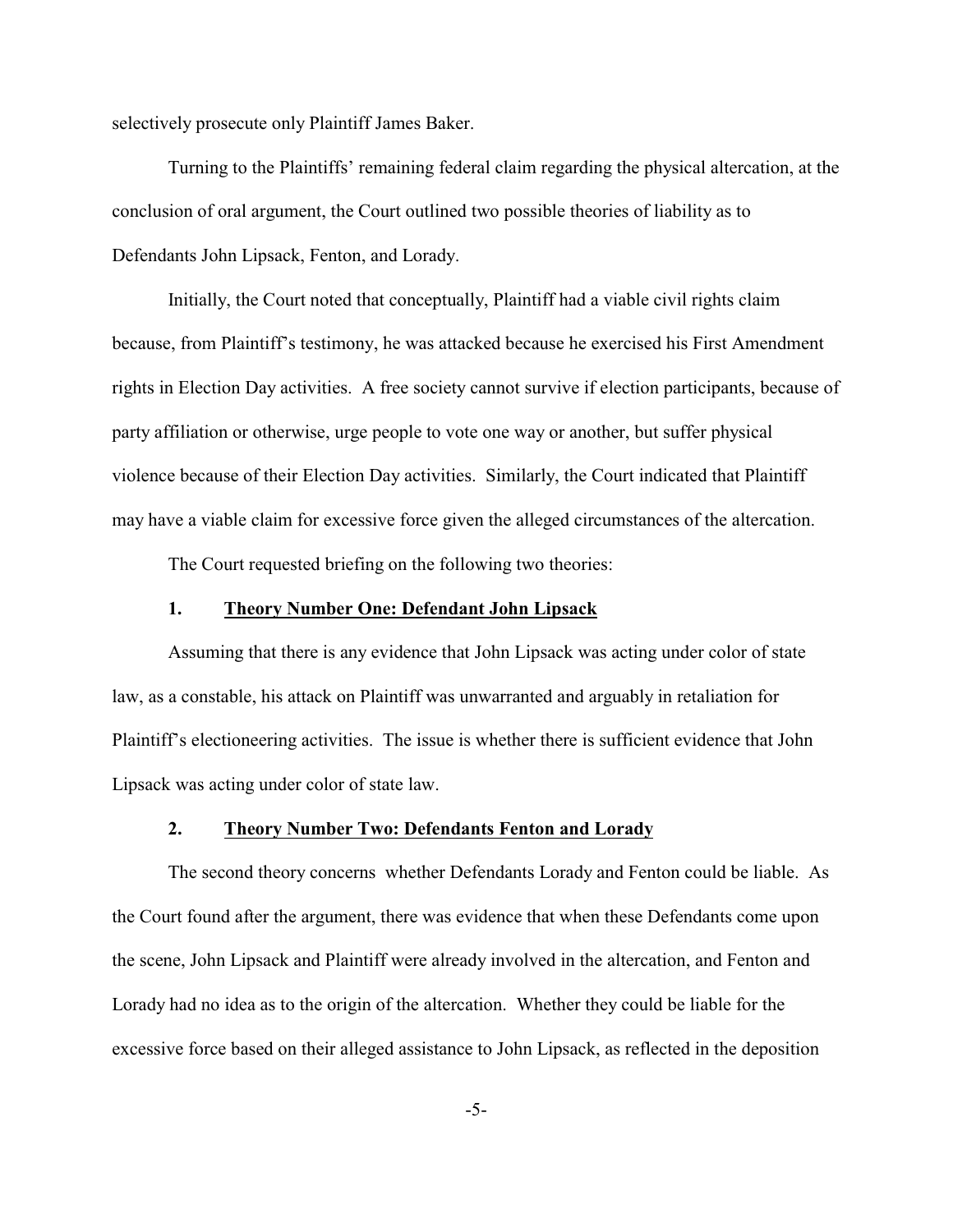testimony, may depend on whether any defendant was acting under color of state law.

# **II. Conclusion**

The Plaintiff has since advised that he intends to give up the federal claims.

It is clear that Plaintiff has stated a claim for common law assault and battery. The Court indicated at the close of oral argument that if there was no federal claim, it was likely to dismiss the case without prejudice so that the Plaintiffs could bring that claim in state court. However, the Court has decided otherwise and will schedule the case for trial as to the claim of assault and battery.

An appropriate Order follows.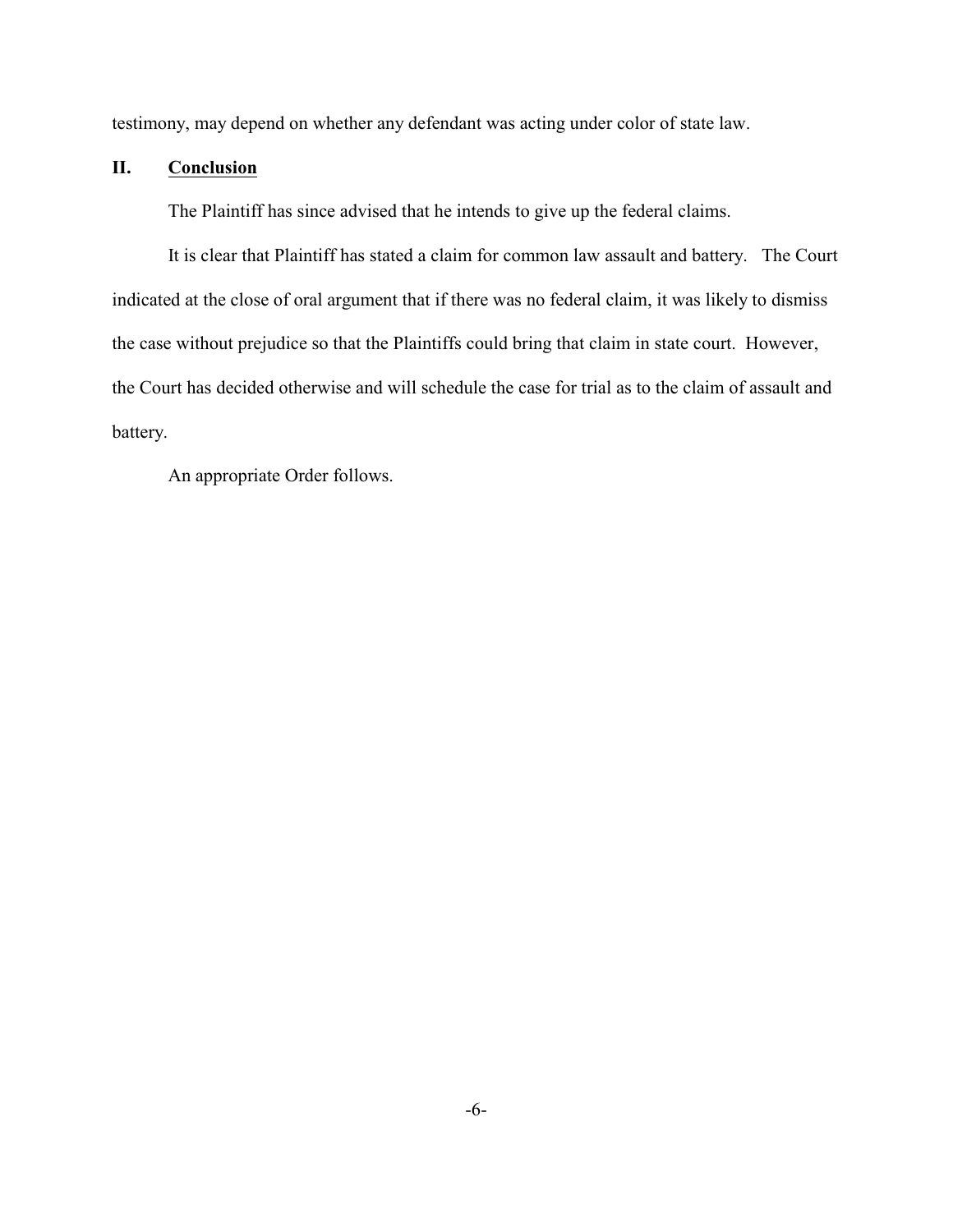# **IN THE UNITED STATES DISTRICT COURT FOR THE EASTERN DISTRICT OF PENNSYLVANIA**

| <b>JAMES BAKER AND CATHY BAKER</b> | CIVIL ACTION |
|------------------------------------|--------------|
|                                    |              |
|                                    |              |
|                                    |              |
| SAM FENTON, et al.                 | NO. 07-4081  |
|                                    |              |

#### **ORDER**

The Court held a recorded conference call with all counsel on March 18, 2009, at which the Court advised that the Plaintiffs' federal claims would be dismissed for the reasons stated in the foregoing Memorandum. As Plaintiffs requested, the Court is prepared to exercise supplemental jurisdiction on the remaining claim of assault and battery against Defendants John Lipsack, Sam Fenton and Don Lorady.

Defense counsel advised the Court that they had been retained to represent these Defendants only on the federal claims, and therefore, these Defendants would require time to ascertain legal representation as to the common law assault and battery claim. This is a reasonable request, provided these individual Defendants make appropriate arrangements for legal representation with reasonable promptness, and if not, may be required to defend themselves pro se.

The Court will schedule a final pretrial conference for April 30, 2009 at 4:00 p.m. in Courtroom 3A with all counsel. If any Defendant is not represented by that time, that Defendant shall appear in person at the conference. The purpose of this conference will be to set a trial date, take care of any other scheduling matters relating to this case, and determine if the parties want a settlement conference.